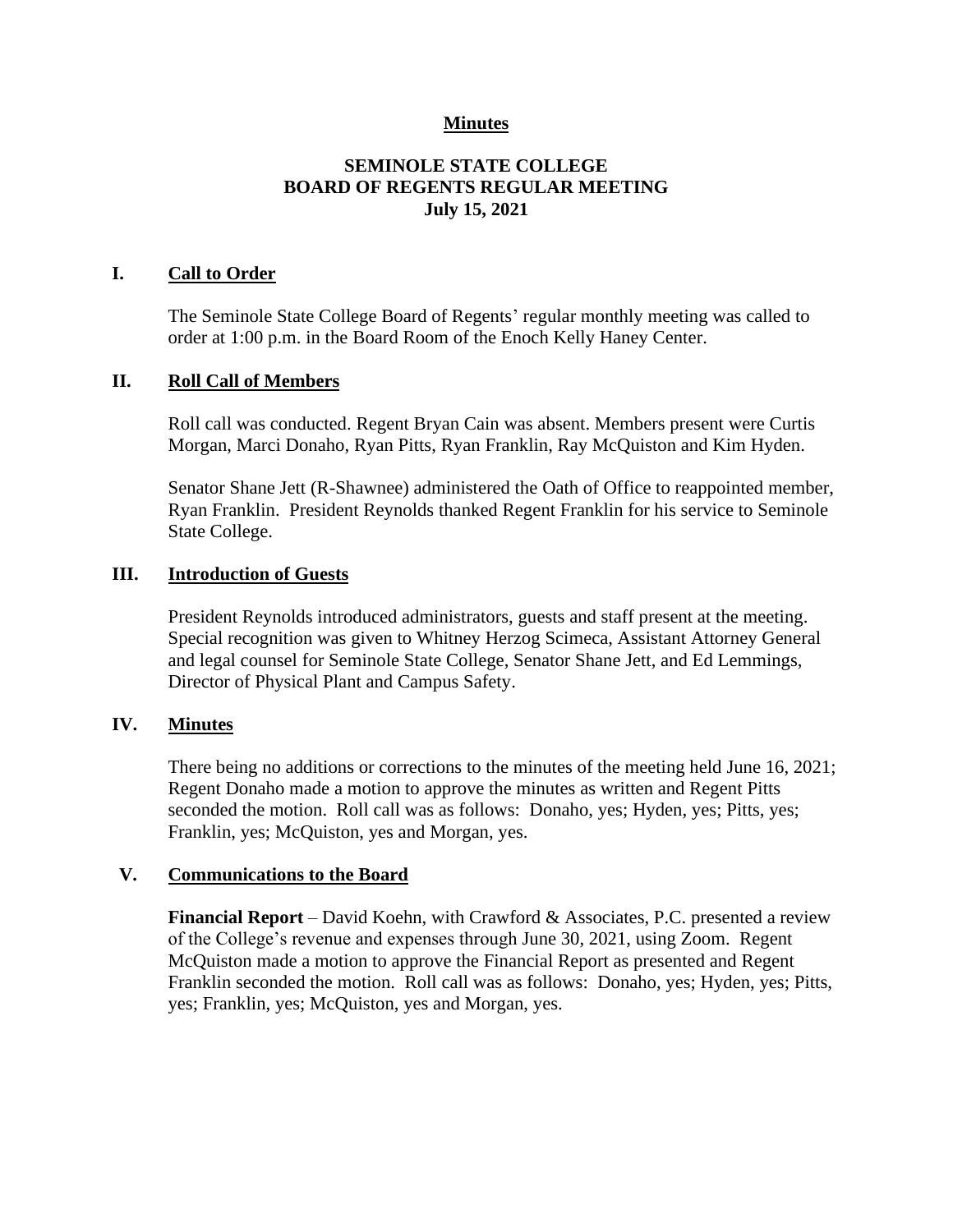Minutes SSC Board of Regents Regular Meeting July 15, 2021 Page 2

*Purchases over \$15,000 for June –*

- Care Crate \$38,869.20 Food Boxes for virtual Talent Search camp participants
- Explore Colleges \$40,644.00 Upward Bound Trip to New York

## **VI. Hearing of Delegations**

None

## **VII. President's Report**

President Reynolds discussed items under the President's Report and the Business portion of the agenda by utilizing a PowerPoint presentation. (See enclosed copy of the PowerPoint presentation)

*Personnel Update* – President Reynolds informed the Board that letters of resignation had been received from Natasha Rodgers, Kristin Dunn and Luther Riedel. Dr. Ricky Streight has been hired as a Math Instructor and Brenda Hudson has been hired as a Nursing Instructor.

*Campus Activities* – President Reynolds told the Board members about several campus activities. These were:

- $\checkmark$  The Talent Search grant program held summer camps on campus and virtually
- $\checkmark$  The Seminole State College Public Relations team earned awards at the annual OCPRA conference
- ✓ The Temporary Assistance for Needy Families (TANF) funding was renewed for the next fiscal year
- $\checkmark$  Ed Lemmings, Director of Physical Plant and Campus Safety gave an update on campus deferred maintenance projects
- $\checkmark$  President Reynolds gave an update on the construction of the Brian Crawford Memorial Sports Complex

# **VIII. Business**

**Election of Officers**– President Reynolds presented the Board with a section of the Board Policy regarding the election of officers and information about current members' terms. Regent Pitts made a motion to elect the following Regents as officers: Ray McQuiston, Chair; Ryan Pitts Vice Chair, Vice Chair; and Kim Hyden, Secretary. Regent Donaho seconded this motion. Roll call was as follows: Donaho, yes; Hyden, yes; Pitts, yes; Franklin, yes; McQuiston, yes and Morgan, yes.

### **Motion to Enter into Executive Session to discuss the position of Vice President for**

**Fiscal Affairs** –The Board retired into executive session to discuss the position of the Vice President for Fiscal Affairs. Regent McQuiston made a motion to enter into